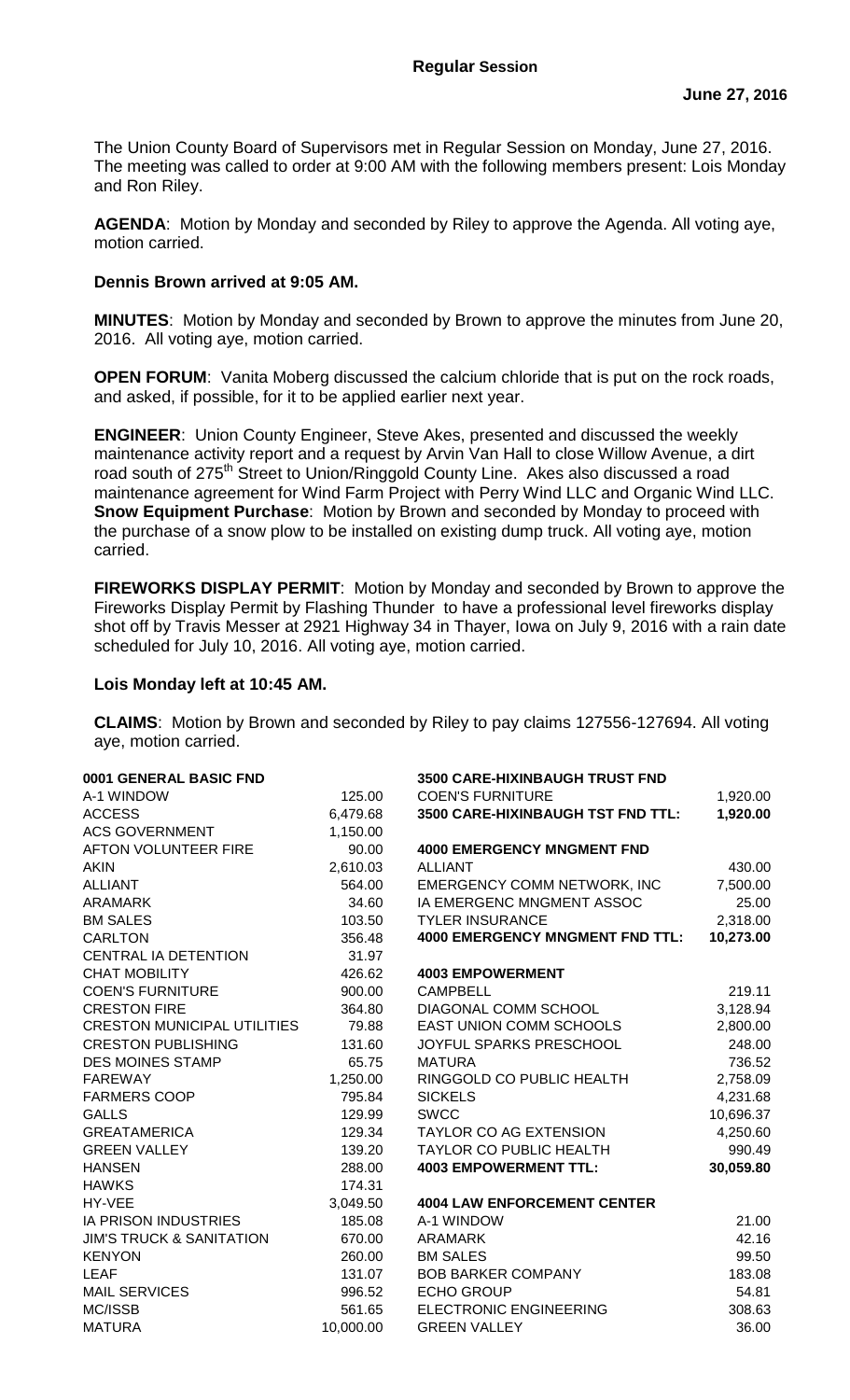| <b>MEDIACOM</b>                     | 926.25    | <b>JIM'S TRUCK &amp; SANITATION</b>    | 110.00     |
|-------------------------------------|-----------|----------------------------------------|------------|
| <b>NISSLY</b>                       | 71.00     | <b>MEYER LAB</b>                       | 71.80      |
| <b>OFFICE MACHINES</b>              | 1,841.23  | <b>VERIZON</b>                         | 440.13     |
| <b>OTTAWAY</b>                      | 497.98    | <b>WINDSTREAM</b>                      | 825.50     |
| <b>PJGREUFE &amp; ASSOC</b>         | 1,500.00  | <b>4004 LAW ENFORCEMNT CENTER TTL:</b> | 2,192.61   |
| POLK CO. TREAS                      | 1,900.00  |                                        |            |
| RESERVE ACCT                        | 4,000.00  | <b>4100 CO ASSESSMENT EXPENSE</b>      |            |
| RINGGOLD CO CHILD CARE              | 1,000.00  | <b>ACCESS</b>                          | 1,520.27   |
| SHRED-IT                            | 69.81     | <b>BANKERS LEASING</b>                 | 103.54     |
| <b>SICOG</b>                        | 2,000.00  | IA CERTIFIED ASSESSORS                 | 300.00     |
| ST MALACHY PRESCHOOL                | 375.00    | <b>MEDIACOM</b>                        | 118.62     |
| STALKER CHEVROLET                   | 378.82    | <b>OFFICE MACHINES</b>                 | 86.89      |
| STATE MEDICAL EXAMINER              | 3,096.00  | <b>PICTOMETRY</b>                      | 8,223.74   |
| <b>SUPERIOR LAMP</b>                | 532.03    | SOUTHEAST DISTRICT ASSESSOR'S          | 150.00     |
| THE VILLAGE ERLY CHILDHOOD          | 500.00    | <b>SCHNEIDER CORP</b>                  | 12,510.00  |
| <b>TITAN DISTRIBUTORS</b>           | 1,759.00  | <b>TYLER TECHN</b>                     | 5,714.17   |
| <b>TRUE VALUE</b>                   | 8.98      | VANGUARD APPRAISALS                    | 5,700.00   |
| UNION CO LEC FND                    | 6,387.22  | 4100 CO ASSESSMENT EXPENSE TTL:        | 34,427.23  |
| <b>US AUTOFORCE</b>                 | 591.52    |                                        |            |
| <b>US POST OFFICE</b>               | 190.20    | <b>4150 SOUTHERN HILLS REGION</b>      |            |
| VISA/ISSB                           | 197.57    | <b>ADAIR CO SHERIFF</b>                | 768.12     |
| <b>WATCHGUARD VIDEO</b>             | 4,820.00  | ADAMS CO FREE PRESS                    | 35.60      |
|                                     |           |                                        |            |
| <b>WILLETT FARM TRUCKING</b>        | 2,431.67  | <b>AISTROPE</b>                        | 494.66     |
| <b>WINDSTREAM</b>                   | 291.16    | <b>BEAM</b>                            | 209.60     |
| <b>WOLFE</b>                        | 72.00     | <b>CENTURY LINK</b>                    | 114.93     |
| 0001 GENERAL BASIC FND TTL:         | 67,711.85 | <b>COUNSEL OFFICE &amp; DOC</b>        | 92.23      |
|                                     |           | <b>CROSSROADS</b>                      | 2,850.97   |
| 0002 GENERAL SUPPLEMENTAL           |           | IA COMMUNITIES ASSURANCE               | 5,058.21   |
| <b>ACCESS</b>                       | 1,025.94  | <b>IA FOCUS</b>                        | 30.00      |
| CENTRAL IA DETENTION                | 143.00    | <b>MAILANDER LAW</b>                   | 210.00     |
| <b>HARVEY</b>                       | 250.00    | <b>MAYNES LAW</b>                      | 595.44     |
| <b>HYSELL</b>                       | 118.98    | NISHNA PRODUCTIONS                     | 109.67     |
| <b>IMWCA</b>                        | 142.00    | <b>NOSEKABEL</b>                       | 276.70     |
| <b>ISACA TREASURER</b>              | 175.00    | <b>OPTIMAE</b>                         | 667.20     |
| <b>SUPERTEL</b>                     | 25.00     | PARTNERSHIP FOR PROGRESS               | 5,580.00   |
| <b>TYLER TECH</b>                   | 125.00    | RASMUSSEN, NELSON & WONIO              | 96.00      |
| YOUTH EMERGENCY SHELTER             | 1,352.85  | <b>RAY</b>                             | 40.48      |
| 0002 GEN SUPPLEMENTAL TTL:          | 3,357.77  | SOUTHERN IA RESOURCE FAMILIES          | 102.00     |
|                                     |           | SOUTHERN IA TROLLEY                    | 1,451.76   |
| 0011 RURAL SERVICES BASIC           |           | SOUTHWEST IA PLANNING COUNCL           | 40.00      |
| <b>ACCESS</b>                       | 24.00     | <b>STERLING HOTEL &amp; SUITES</b>     | 172.48     |
| <b>ALLIANT</b>                      | 33.76     | <b>SWANSON</b>                         | 62.65      |
| <b>HUSBAND</b>                      | 70.35     | <b>UNION CO SHERIFF</b>                | 415.56     |
| <b>MEDIACOM</b>                     | 73.13     | <b>4150 SOUTHERN HILLS REGION TTL:</b> | 19,474.26  |
| <b>STATE HYGIENIC</b>               | 47.00     |                                        |            |
| UNION CO ENGINEER                   | 3,712.48  | <b>4960 SANITARY LANDFILL</b>          |            |
| 0011 RURL SRVICES BASIC TTL:        | 3,960.72  | <b>BARKER LEMAR &amp; ASSOC</b>        | 1,250.00   |
|                                     |           | <b>BUILT NETWORKS</b>                  | 60.00      |
| 0020 SECONDARY ROAD FND             |           | <b>CHAT MOBILITY</b>                   | 74.26      |
| <b>ACCESS</b>                       |           |                                        |            |
|                                     | 120.00    | <b>IA DNR</b>                          | 15,604.42  |
| <b>AGRILAND</b>                     | 15,191.31 | <b>UNION CO AUDITOR</b>                | 724.50     |
| <b>AKIN</b>                         | 335.21    | <b>UNION CO TREAS</b>                  | 378.00     |
| <b>ALLIANT</b>                      | 580.61    | <b>WELLMARK</b>                        | 2,920.35   |
| <b>BAUM HYDRAULICS</b>              | 371.95    | <b>4960 SANITARY LANDFILL TTL:</b>     | 21,011.53  |
| CALHOUN-BURNS                       | 2,575.20  |                                        |            |
| <b>CROSS-DILLON TIRE</b>            | 1,165.00  | 8500 CO HEALTH INSURANCE               |            |
| <b>DENCO</b>                        | 60,207.76 | <b>BERNIE LOWE</b>                     | 910.00     |
| <b>FASTENAL</b>                     | 239.32    | <b>EMPLOYEE BENEFIT SYSTEMS</b>        | 90,901.59  |
| <b>GAVILON GRAIN</b>                | 1,764.78  | 8500 CO HEALTH INSURANCE TTL:          | 91,811.59  |
| <b>GREEN VALLEY</b>                 | 75.00     |                                        |            |
| <b>IDE INTAKE &amp; WELDING</b>     | 196.64    | <b>GRAND TTL:</b>                      | 373,525.56 |
| <b>IA PRISON INDUSTRIES</b>         | 1,250.40  |                                        |            |
| IA TOOL & MANUFACTURING             | 213.58    |                                        |            |
| <b>JIM'S TRUCK &amp; SANITATION</b> | 85.00     |                                        |            |
| <b>MEDIACOM</b>                     | 292.12    |                                        |            |
| MURPHY TRACTOR & EQUIP              | 748.53    |                                        |            |
| <b>PETZNICKS</b>                    | 1,040.00  |                                        |            |
| <b>QUALITY GLASS</b>                | 289.98    |                                        |            |
| <b>WALMART</b>                      | 25.26     |                                        |            |
| <b>WINDSTREAM</b>                   | 66.17     |                                        |            |
| <b>ZIEGLER</b>                      | 491.38    |                                        |            |
| 0020 SCONDRY ROAD FND TTL:          | 87,325.20 |                                        |            |